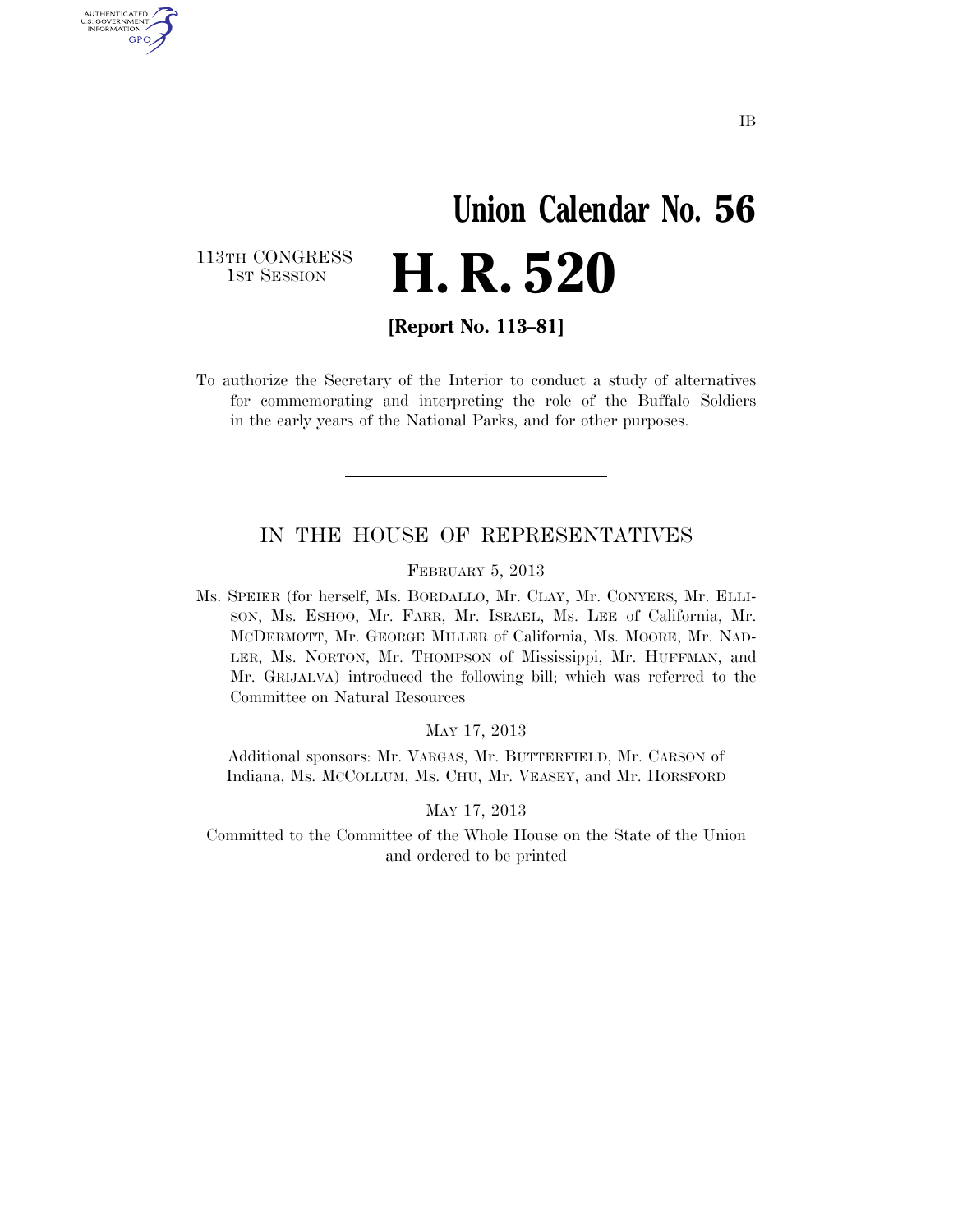### **A BILL**

To authorize the Secretary of the Interior to conduct a study of alternatives for commemorating and interpreting the role of the Buffalo Soldiers in the early years of the National Parks, and for other purposes.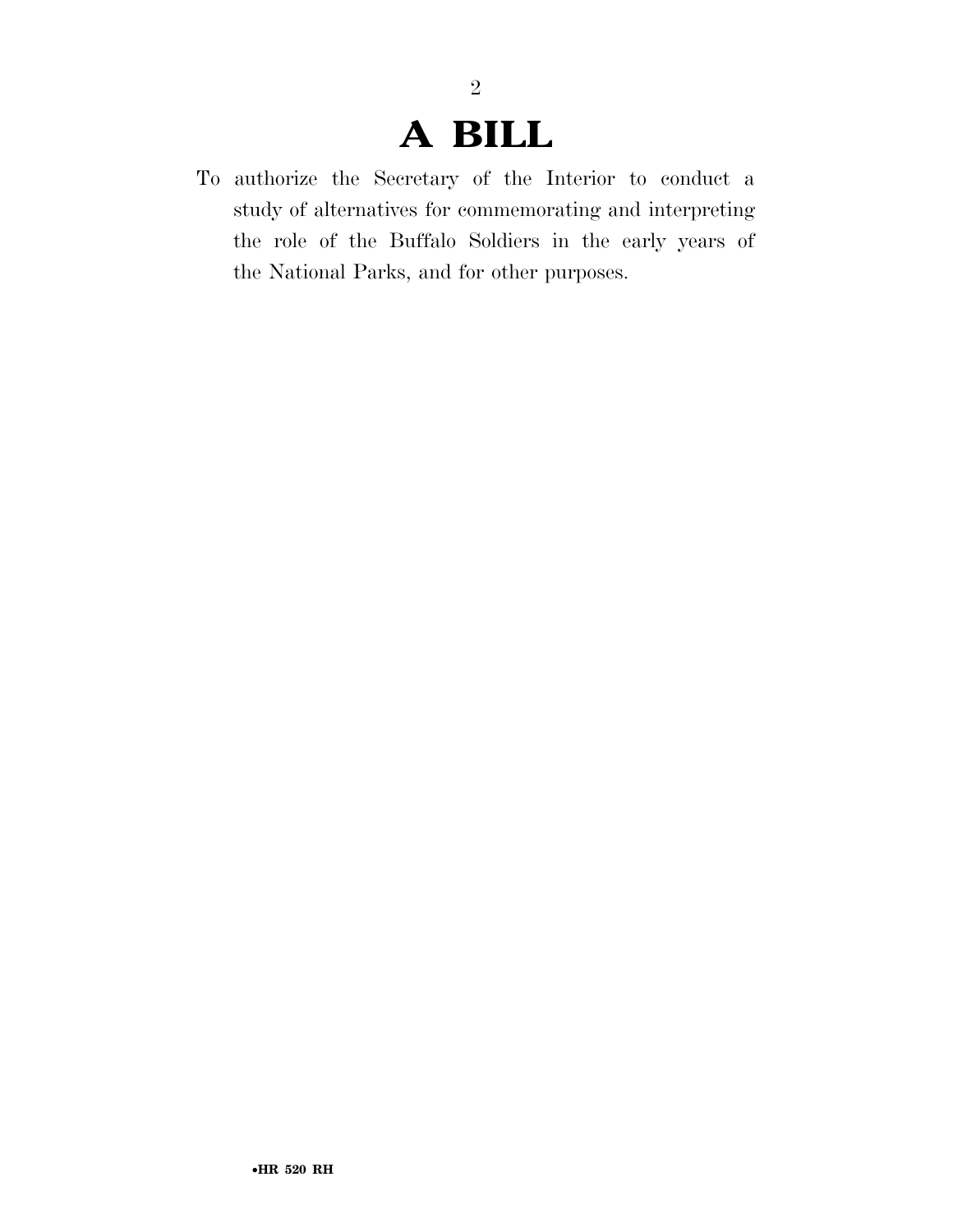*Be it enacted by the Senate and House of Representa-tives of the United States of America in Congress assembled,* 

### **SECTION 1. SHORT TITLE.**

 This Act may be cited as the ''Buffalo Soldiers in the National Parks Study Act''.

#### **SEC. 2. FINDINGS AND PURPOSE.**

(a) FINDINGS.—The Congress finds the following:

 (1) In the late 19th century and early 20th cen- tury, African-American troops who came to be known as the Buffalo Soldiers served in many crit- ical roles in the western United States, including protecting some of the first National Parks.

 (2) Based at the Presidio in San Francisco, Buffalo Soldiers were assigned to Sequoia and Yo- semite National Parks where they patrolled the backcountry, built trails, stopped poaching, and oth- erwise served in the roles later assumed by National Park rangers.

 (3) The public would benefit from having op- portunities to learn more about the Buffalo Soldiers in the National Parks and their contributions to the management of National Parks and the legacy of Af-rican-Americans in the post-Civil War era.

 (4) As the centennial of the National Park Service in 2016 approaches, it is an especially ap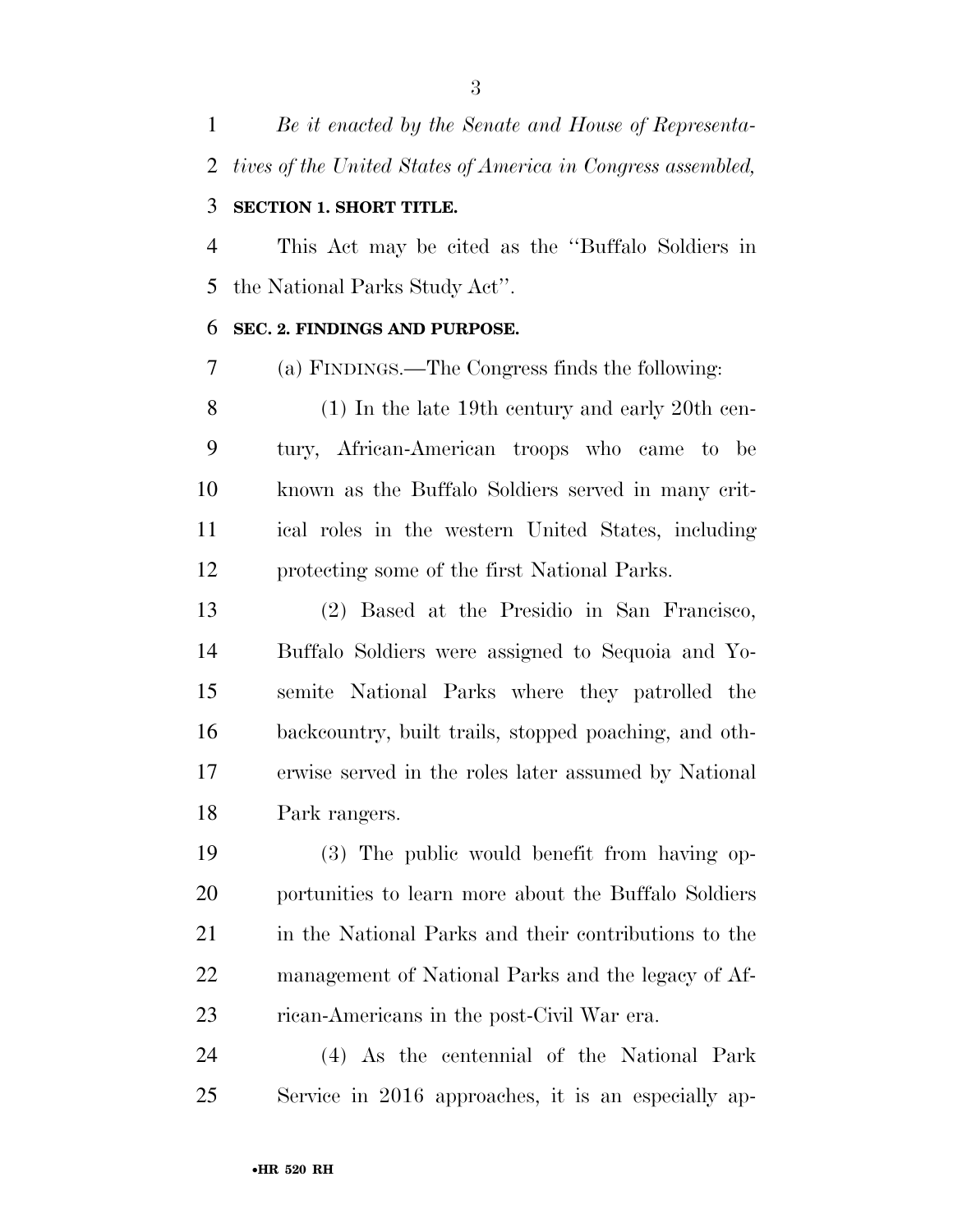propriate time to conduct research and increase pub- lic awareness of the stewardship role the Buffalo Soldiers played in the early years of the National Parks.

 (b) PURPOSE.—The purpose of this Act is to author- ize a study to determine the most effective ways to in- crease understanding and public awareness of the critical role that the Buffalo Soldiers played in the early years of the National Parks.

**SEC. 3. STUDY.** 

 (a) IN GENERAL.—The Secretary of the Interior shall conduct a study of alternatives for commemorating and interpreting the role of the Buffalo Soldiers in the early years of the National Parks.

 (b) CONTENTS OF STUDY.—The study shall in-clude—

 (1) a historical assessment, based on extensive research, of the Buffalo Soldiers who served in Na- tional Parks in the years prior to the establishment of the National Park Service;

 (2) an evaluation of the suitability and feasi- bility of establishing a national historic trail com- memorating the route traveled by the Buffalo Sol- diers from their post in the Presidio of San Fran-cisco to Sequoia and Yosemite National Parks and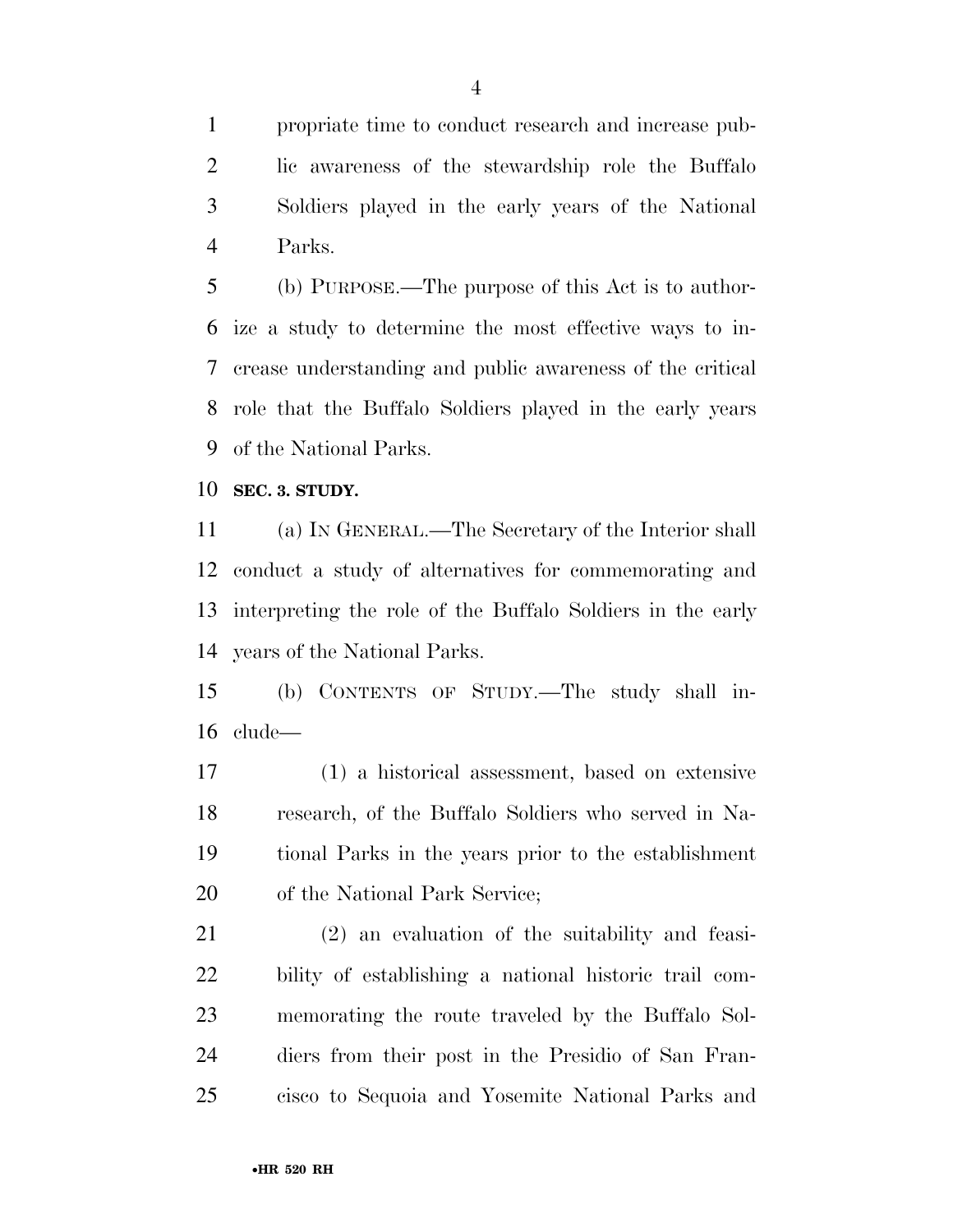to any other National Parks where they may have served;

 (3) the identification of properties that could meet criteria for listing in the National Register of Historic Places or criteria for designation as Na-tional Historic Landmarks;

 (4) an evaluation of appropriate ways to en- hance historical research, education, interpretation, and public awareness of the story of the Buffalo Sol- diers' stewardship role in the National Parks, in- cluding ways to link the story to the development of National Parks and the story of African-American military service following the Civil War; and

 (5) any other matters that the Secretary of the Interior deems appropriate for this study.

 (c) REPORT.—Not later than 3 years after funds are made available for the study, the Secretary of the Interior shall submit to the Committee on Natural Resources of the House of Representatives and the Committee on En- ergy and Natural Resources of the Senate a report con-taining the study's findings and recommendations.